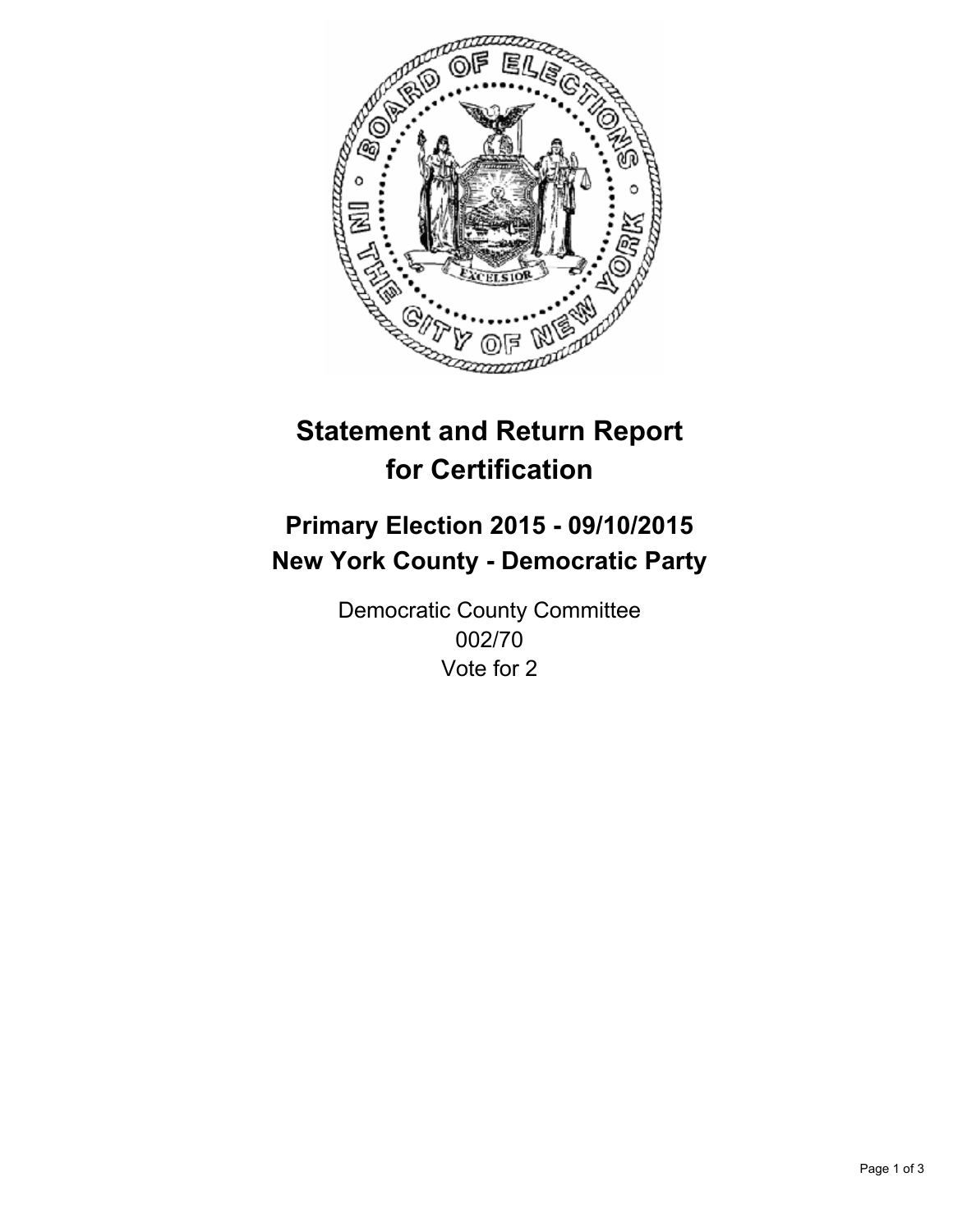

#### **Assembly District 70**

| <b>PUBLIC COUNTER</b>                                    | 30 |
|----------------------------------------------------------|----|
| ABSENTEE/MILITARY                                        | 0  |
| <b>AFFIDAVIT</b>                                         |    |
| <b>Total Ballots</b>                                     | 31 |
| Less - Inapplicable Federal/Special Presidential Ballots | 0  |
| <b>Total Applicable Ballots</b>                          | 31 |
| DOMENICO G. MINERVA                                      | 11 |
| <b>CECIL LEE</b>                                         | 11 |
| <b>GILDA GILLIM</b>                                      | 7  |
| <b>Total Votes</b>                                       | 29 |
| Unrecorded                                               | 33 |